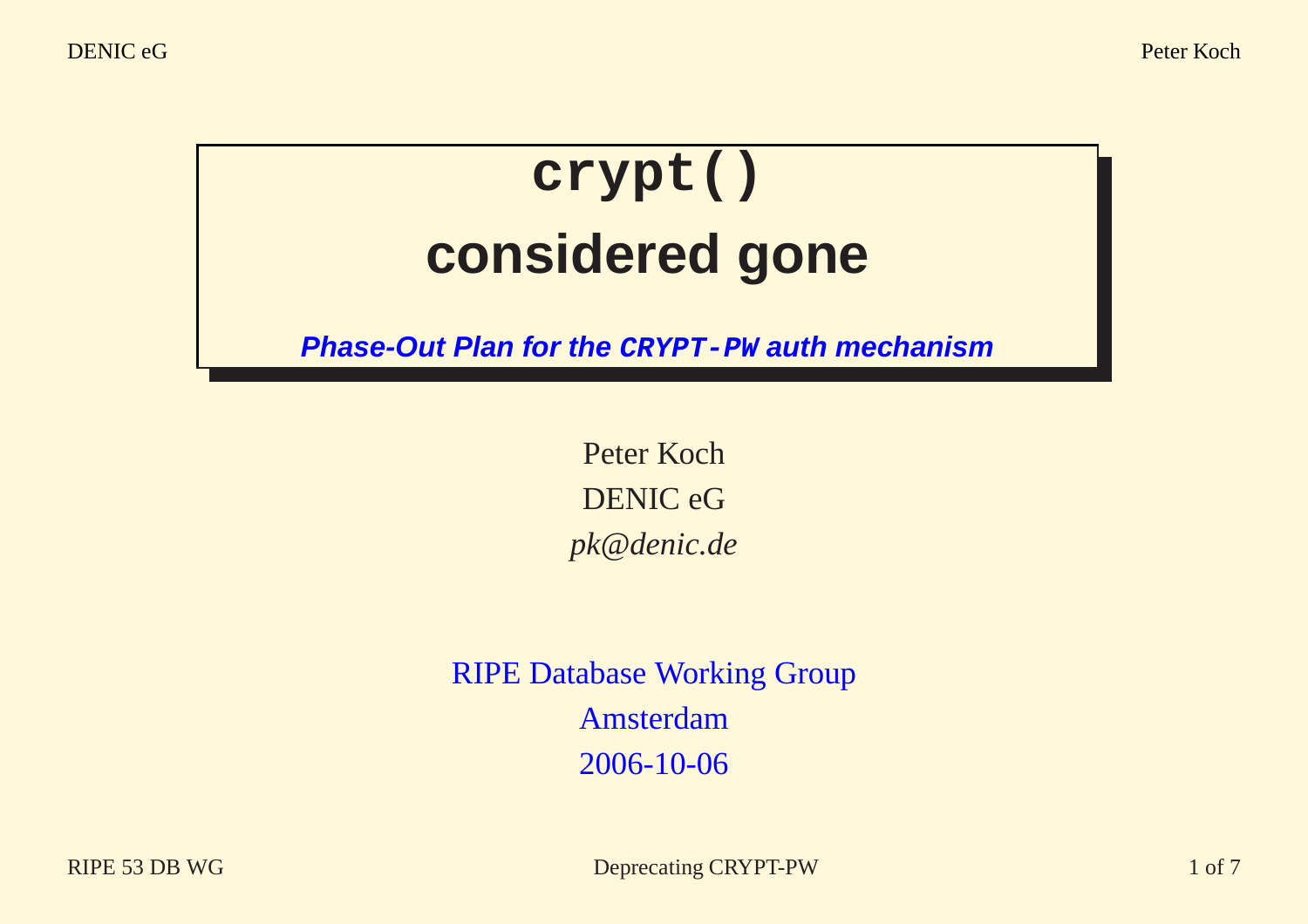## **Auth Scheme Usage**

- Multiple auth attributes work as alternatives
	- **–** weakest scheme wins
- How many actually still use CRYPT-PW?
- http://www.ripe.net/projects/dbconstat/stats-authcount.html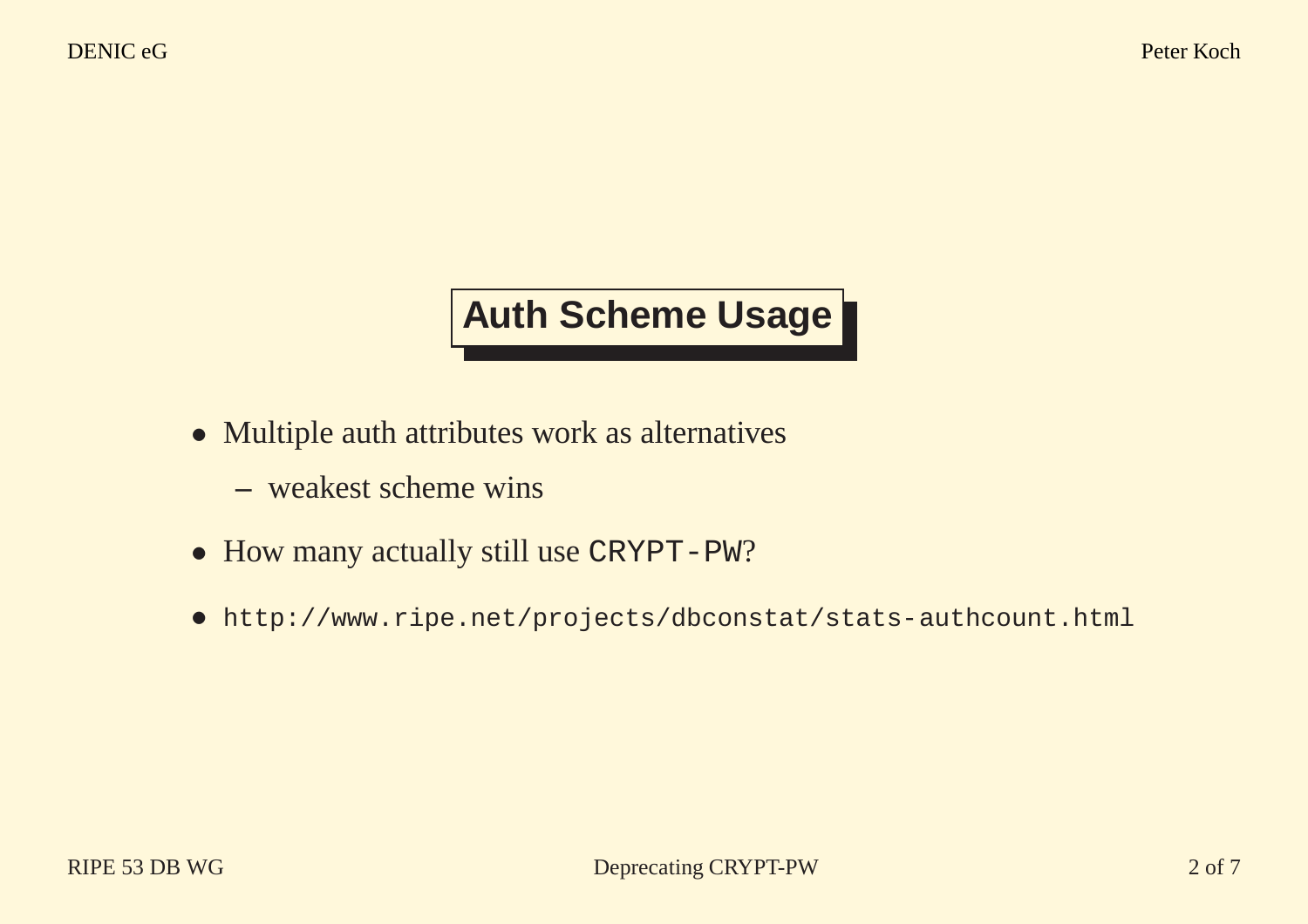#### **Weaknesses of CRYPT-PW**

#### https://www.ripe.net/cgi-bin/crypt.cgi says

Please note that <sup>a</sup> CRYPT-PW passphrase is limited to 8 characters. Since the salt string is only 2 characters long, this method is considered vulnerable to dictionary attacks and brute force cracking. In general it's not recommended and is left for compatibility only.

> Other warnings spread over DB doc CRYPT-PW is just too weak!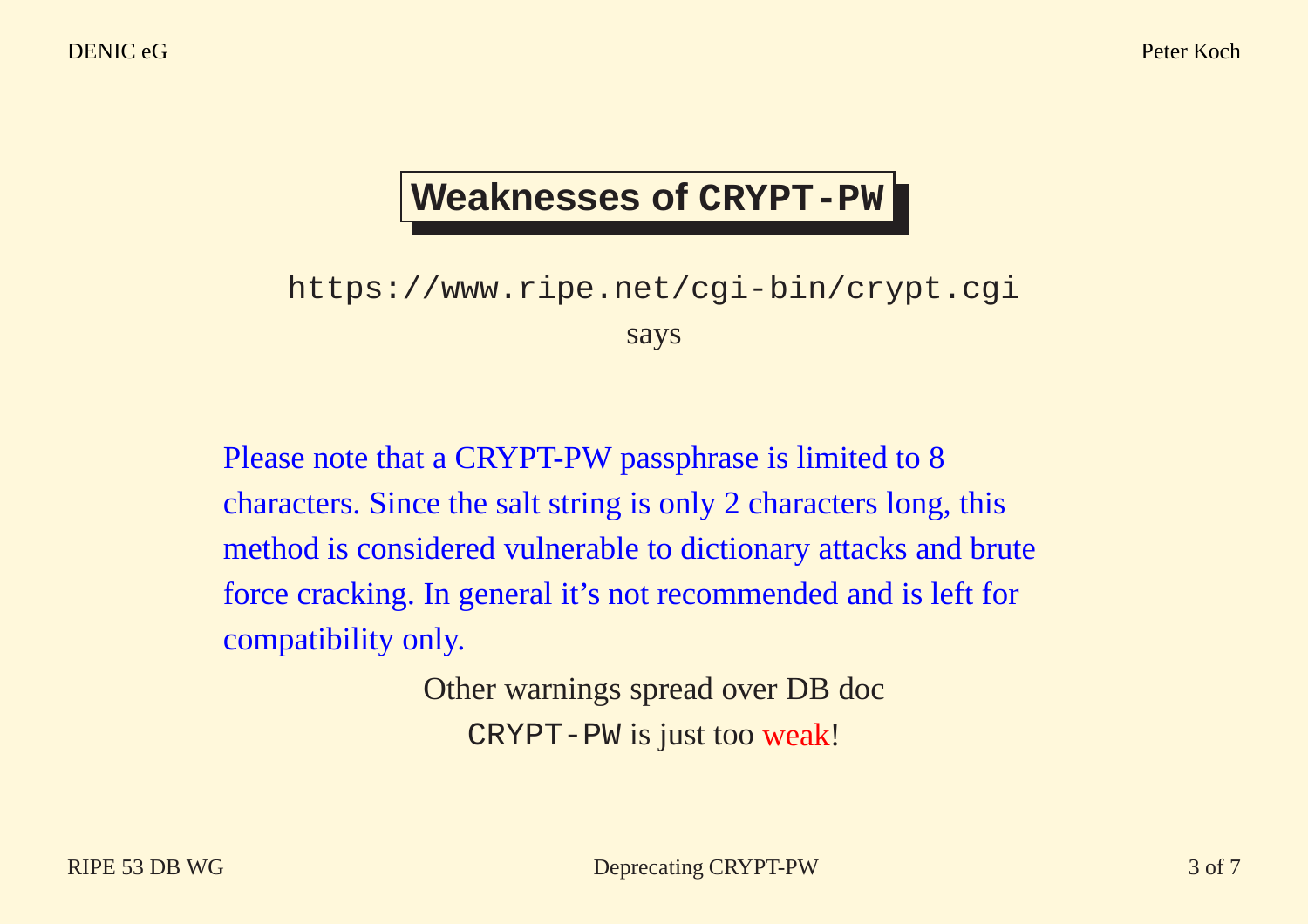### **Why bother?**

- mntner is responsible for their data
- RIPE community is responsible for strength of the tools
- Present explicit warnings *might not be sufficient*
- News at eleven: *RIPE's database hacked by . . .*
- *Safety belt* is available (but not for routine rollback)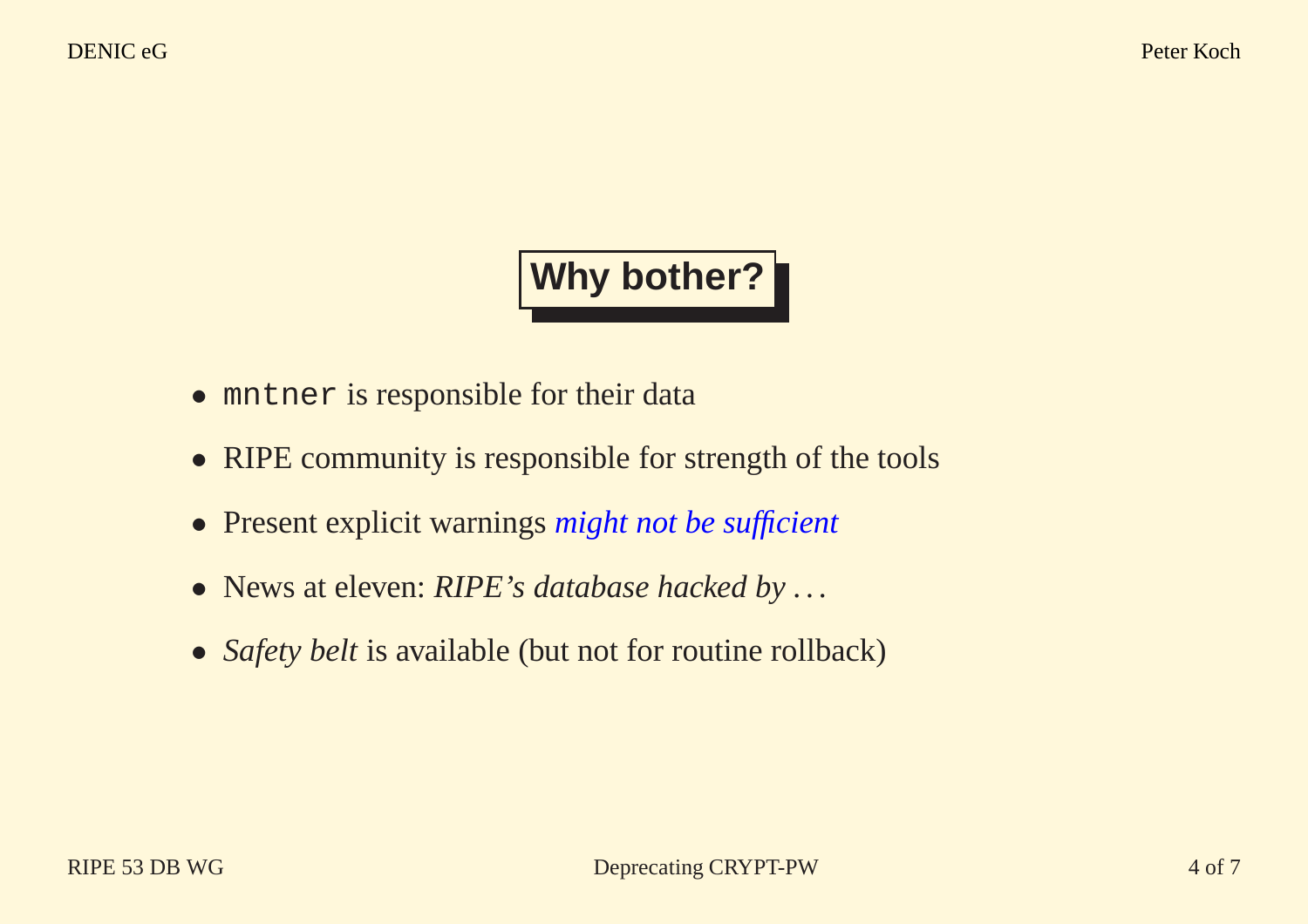# **Proposal**

- Sent to the mailing list 2006-10-04
- Discuss problem at the DB-WG meeting
- Action Plan
	- **–** raise awareness
	- **–** contact maintainers using CRYPT (some of those might just be migrating)
	- **–** set date for change
	- **–** <sup>p</sup>hase out CRYPT-PW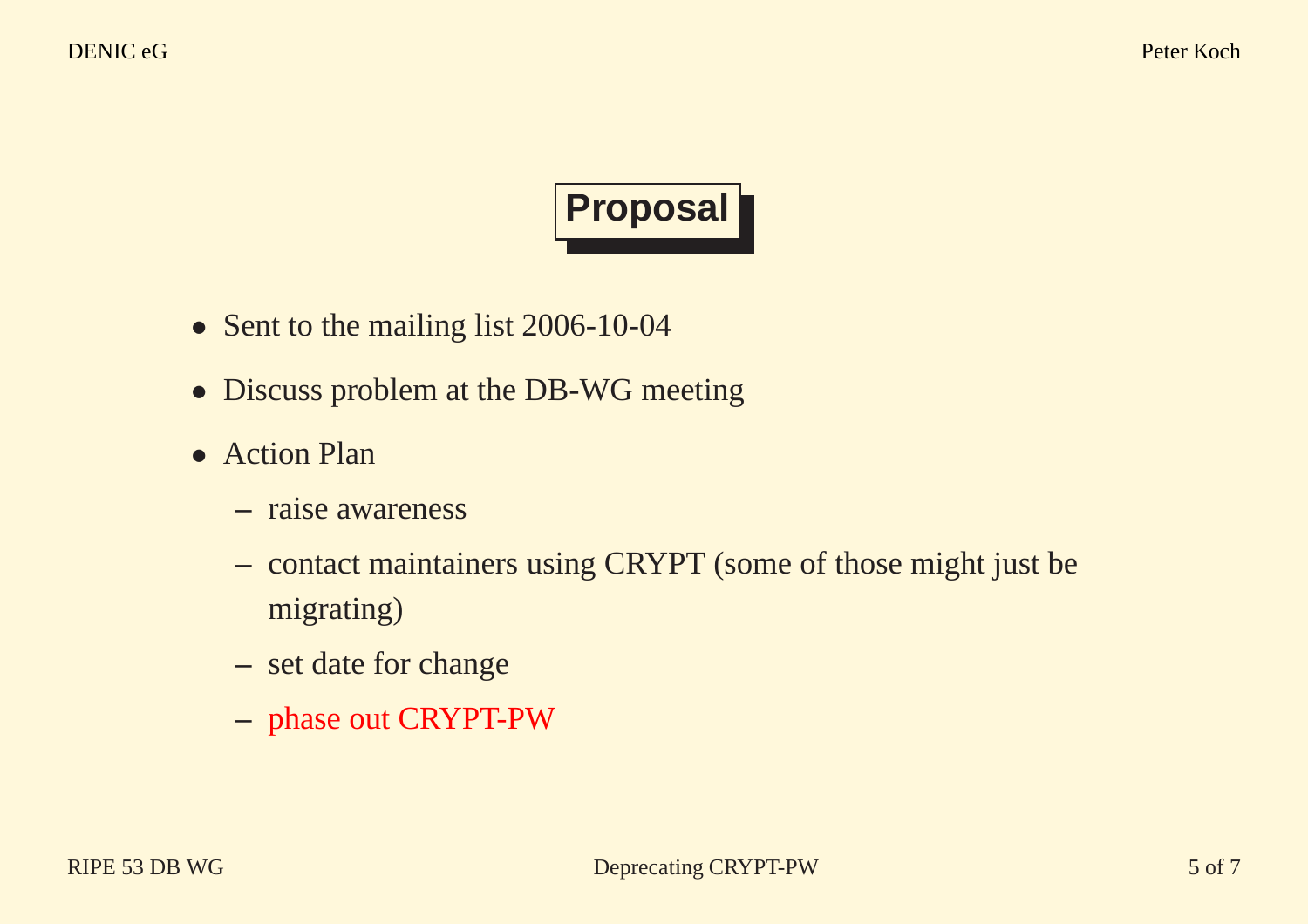## **Plane – Timeline**

1. Inform (1 month)

targetting contacts and public

- 2. Change SW (1 month)
	- reject any change to mntner object that adds new CRYPT-PW
	- show warning if CRYPT-PW was used during authorisation
	- show warning if object being updated still contains CRYPT-PW
	- again inform contacts and public
- 3. Final Phase-Out, DB SW modification
	- disable CRYPT-PW in the syntax
	- disable CRYPT-PW in authorisation
	- again inform contacts and public